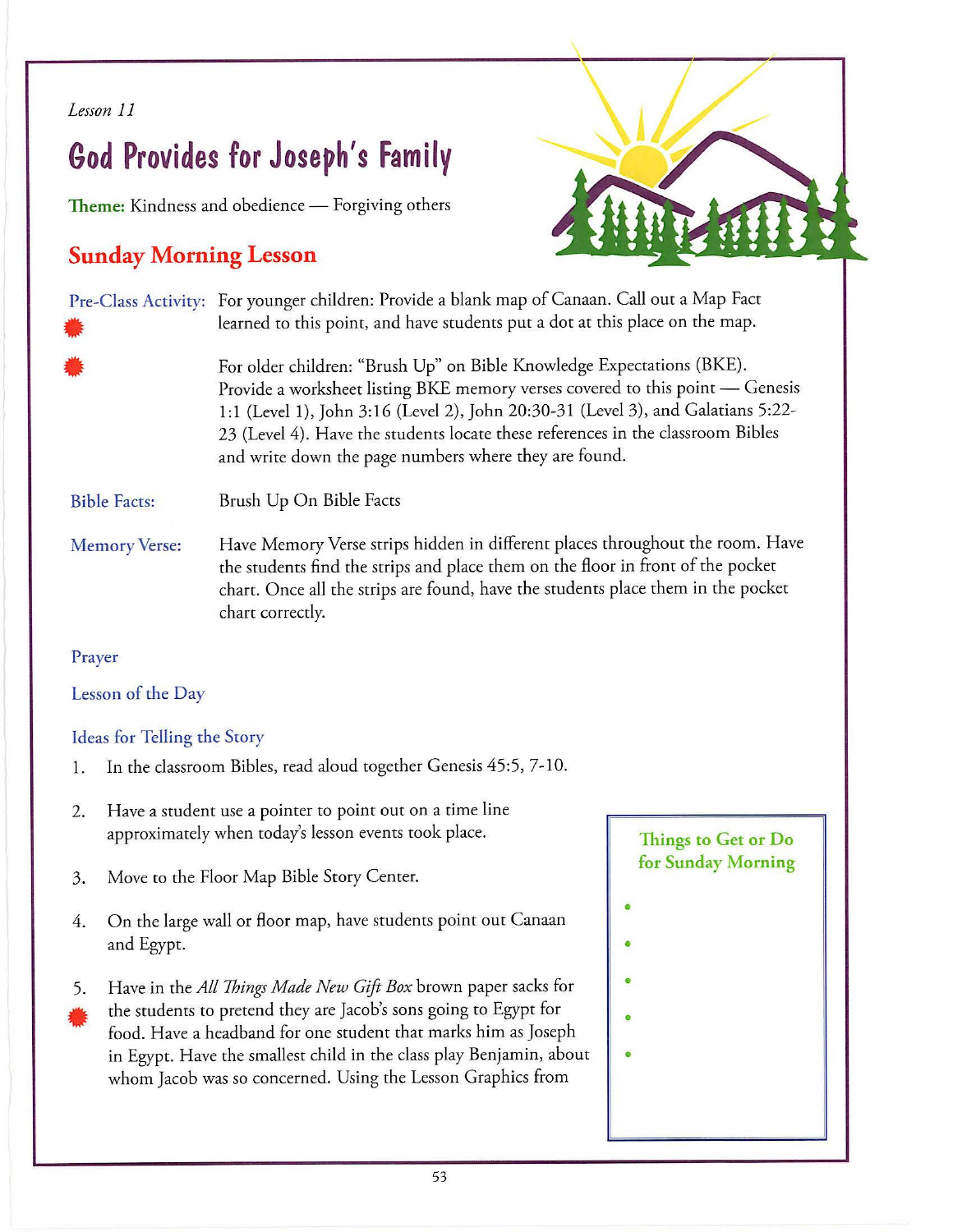the *All Things Made New Gift Box* and che props mentioned above, cell che Bible story lesson of che day.

- 6. Recell the story of Joseph with mistakes. Let the children "catch" and correct you. Use chis retelling to explain and emphasize again the "providence" of God - how God worked for many years co gee Joseph in just the right place and position co help his family during the famine. God is a wise, good, and powerful God!
- 7. Sing "Our God is an Awesome God!"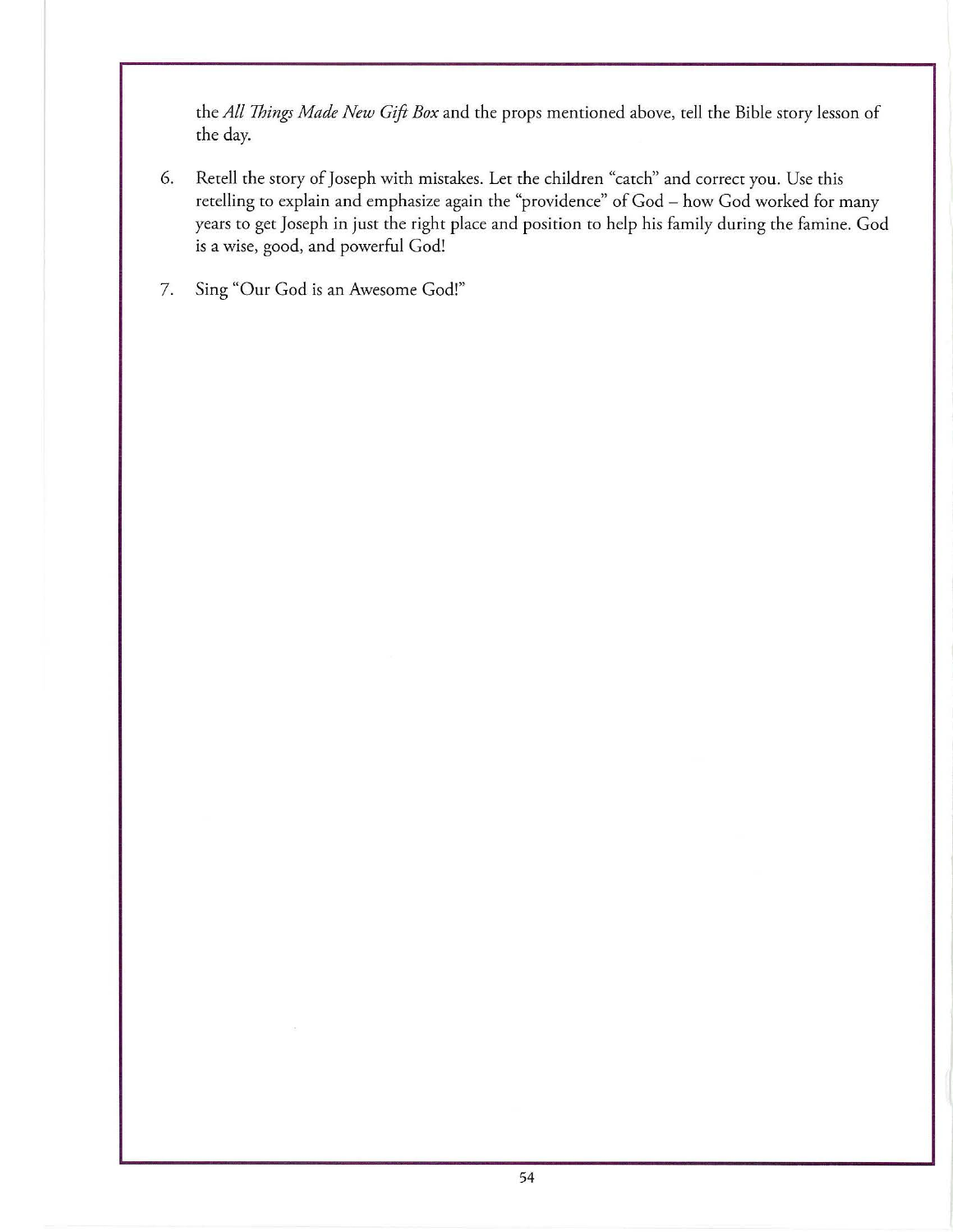### *Lesson 11*

# **Wednesday Night Lesson**



Pre-Class Activity: For younger children: Review the Bible Knowledge expectations studied to this point in the quarter. Go over them orally with the students, as they arrive, OR provide an age-appropriate worksheet the children may complete.

• For older children: Provide a Word Search for the twelve sons of Jacob. You may make a Word Search puzzle for classroom use at www. puzzlemaker.school. discovery.com

Bible Facts: Brush Up On Bible Facts

Memory Verse: Hide the Memory Verse strips around the room. Have students find all the strips and, once they are all found, have all students help to arrange them correctly in the pocket chart.

### Prayer

### Starter

For special occasions such as a birthday or holiday, we often get surprises. Maybe someone plans a surprise party or surprises us with a special gift. This means that a lot of things may go on around us that we don't know about at the time. Plans are made, people are invited, food is prepared, and gifts are purchased; but it's all done out of our sight. This is similar to the way God provides for His people at times. He works behind the scenes in ways we do not recognize at the moment. This is called God's "providence," and it was at work in God's taking care of Jacob's family.

Earlier we spoke of the surprise birthday party planned just for you. Your parents are putting a lot of money and time into this party, but you've decided they have just forgotten about your birthday. The night before the party, you ask your mom if you can go with your friends to the movie and eat at the mall. She says, "No," and you are sad and down. You feel you are not loved and life is boring. But then the next day, all your friends show up at your house. Your parents take all of you to the movie and then to eat. You get the stereo you've wanted forever and now you realize why your parents had said no to the movie earlier. Did you think or say things you shouldn't have said when your parents first said no? Do you try to put situations in their best light or do you find that you feel sorry for yourself? What did Joseph do when he ended up in so many bad situations? Was he disrespectful? Did he use bad language or give up on God?

### Briefly Review the Lesson Story from Sunday Morning

### Ideas for Illustrating and Reinforcing the Story

1. *Objective: Demonstrate kindness* 

Give each student a piece of paper and a pencil. Read the following scenario to the class. Give the students a little while to think about it, then ask each one to draw or write in words a kind response. A suggested scenario is the following: